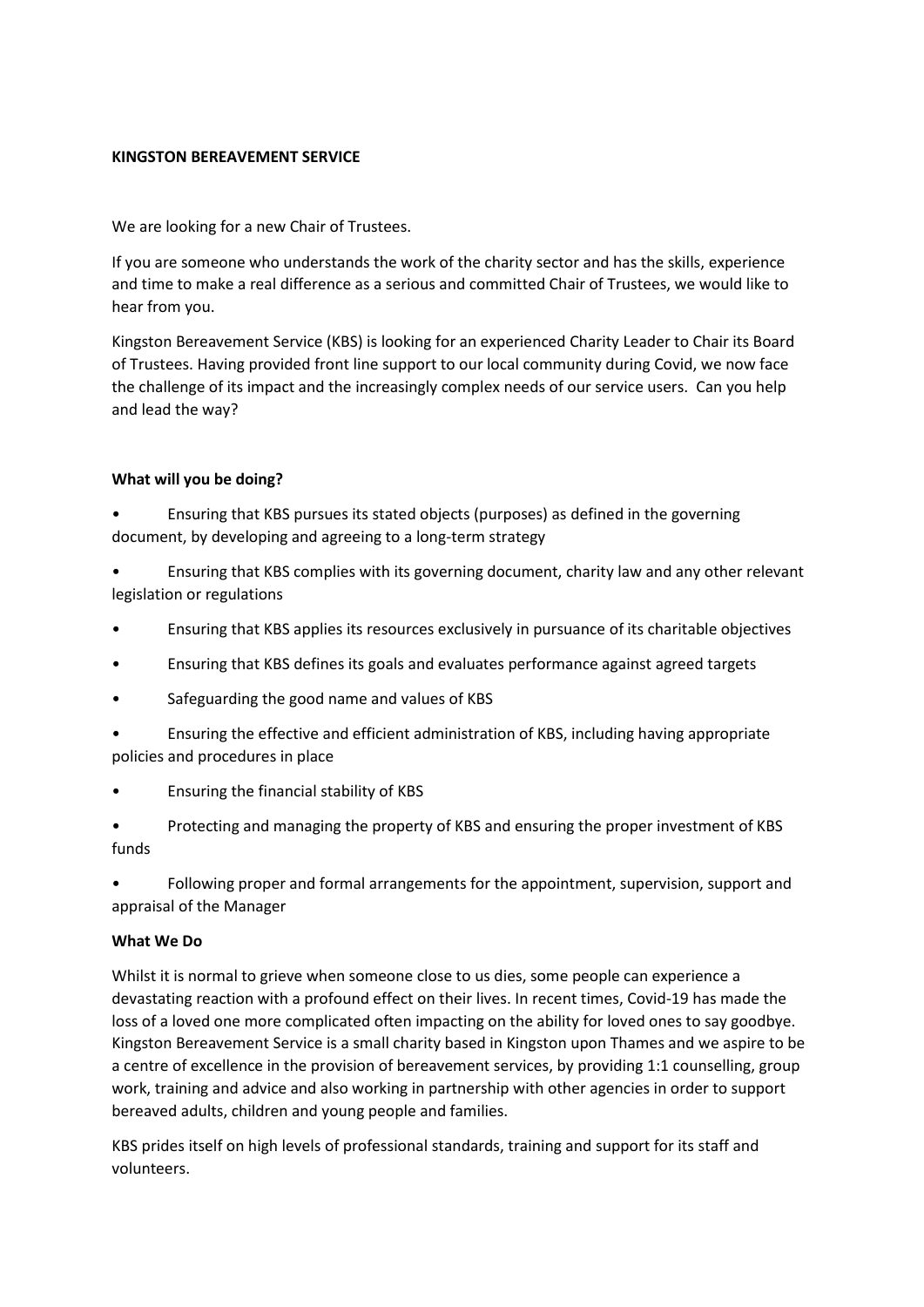#### ROLE SUMMARY

The role is to provide leadership and direction to the Board of Trustees. The Chair's role is to enable the board to fulfil its responsibilities for the overall governance and strategic direction of the organisation. The Chair will ensure that the organisation complies with its constitution and other governing documents, charity law, company law and any other relevant legislation or regulations and to see that the organisation pursues its objects as defined in its governing document. The Chair's role is to work in partnership with the Board and support the employees and volunteers, helping them achieve the aims and objectives of Kingston Bereavement Service.

#### **Main Responsibilities:**

• Providing leadership for the Board of Trustees in their role of setting the strategy, policy and budget for Kingston Bereavement Service.

• Chairing and facilitating the Board meetings and the Annual General Meeting.

• Liaise regularly with the Treasurer to maintain an understanding of the charity's financial position and to ensure financial information is disclosed to the Board.

- Representing Kingston Bereavement Service at appropriate meetings and events.
- Lead the Board in fostering relations with existing and potential partners/funders/donors.
- Consult with the senior staff on matters of governance, strategy, operations, finance, and HR.

• Oversee senior staff in the context of the implementation of the Board's strategy and policies, ensuring regular performance appraisals.

• Maintain oversight of any risk to reputation and/or financial standing of Kingston Bereavement Service.

• Attending and being a member of other committees or subgroups when appropriate in the role as Chair

• The Chair will also provide leadership and development support to the Service Director.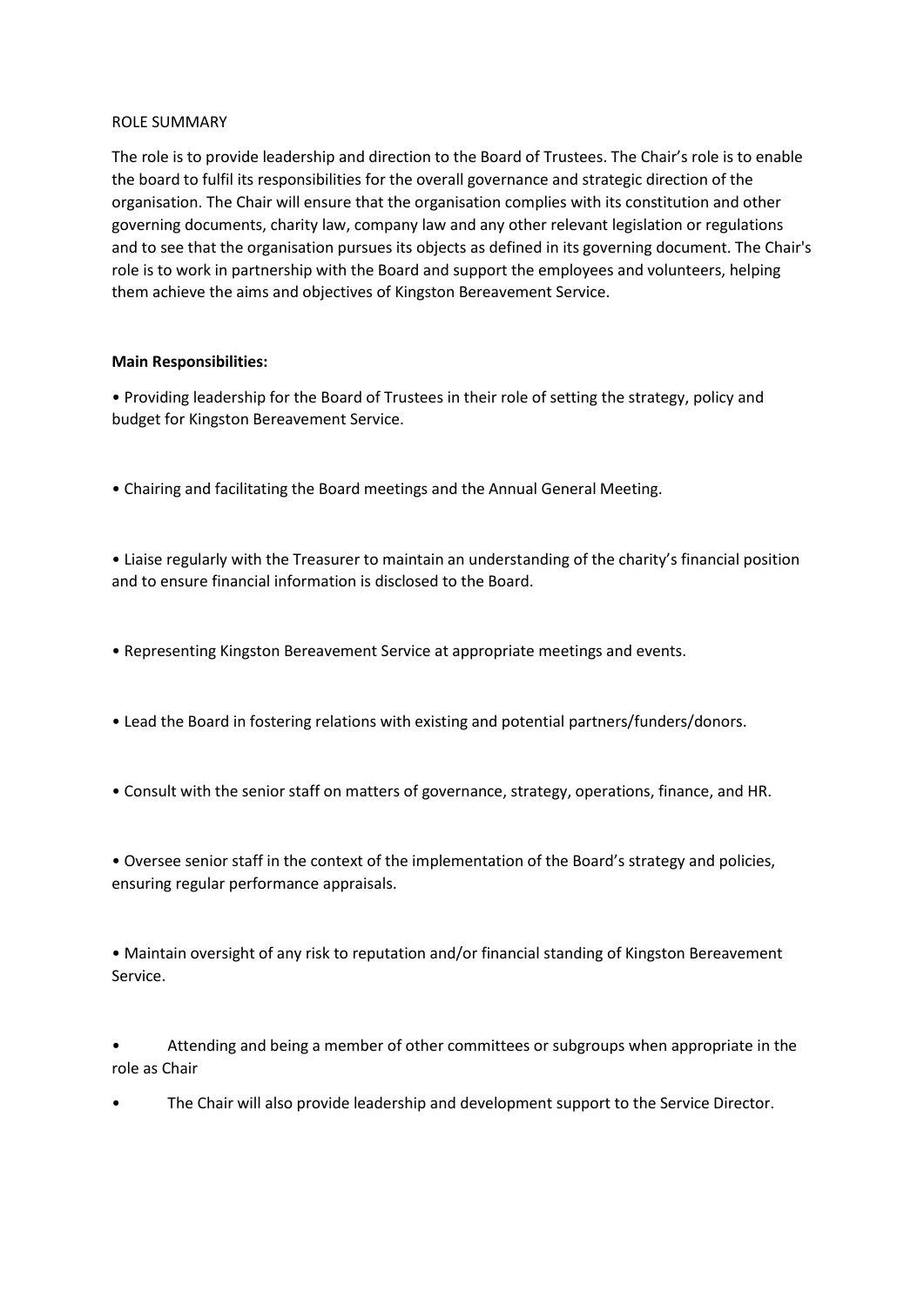## **Person Specification:**

- Experience and understanding of strategic leadership in the charity sector.
- Successful track record of leadership and collaborative working
- Experience of charity governance and working with a board of trustees
- Experience of external representation, delivering presentations and managing stakeholders
- Significant experience of chairing meetings
- A commitment to the organisation and its charitable objectives
- A willingness to devote the necessary time and effort to the organisation
- Strategic vision
- Good, independent judgement
- An ability to think creatively
- An understanding and acceptance of the legal duties, responsibilities, and liabilities of trusteeship
- An ability to work effectively and proactively as a member of a team

## **Time Commitment**

Attendance at 6 Trustee Board Meetings (usually two hours long) and the AGM. Meetings are usually focused, friendly and collaborative in settings goals for KBS, reviewing progress and addressing any concerns or problems that may arise. There is excellent communication between the management team and the Board of Trustees. Meetings are usually held at our premises in Kingston. As Chair, your advice will be sought regularly - estimated two days per month.

What difference will you make?

KBS is facing challenging times with funding shortages that are a test for many charities at the moment due to the impact of Covid-19. The staff team and Board of Trustees are incredibly dedicated hard-working people determined to continue to deliver bereavement services directly in our community. Demand for our service is increasing and we predict that this need will only increase further with the impact of Covid-19.

## **What's In It for you?**

• Make a positive impact for adults, children and young people and families struggling with the impact of grief

- Meet people and build on relationships with Trustees, staff, and volunteers
- Build on and develop governance, leadership, and strategy skills